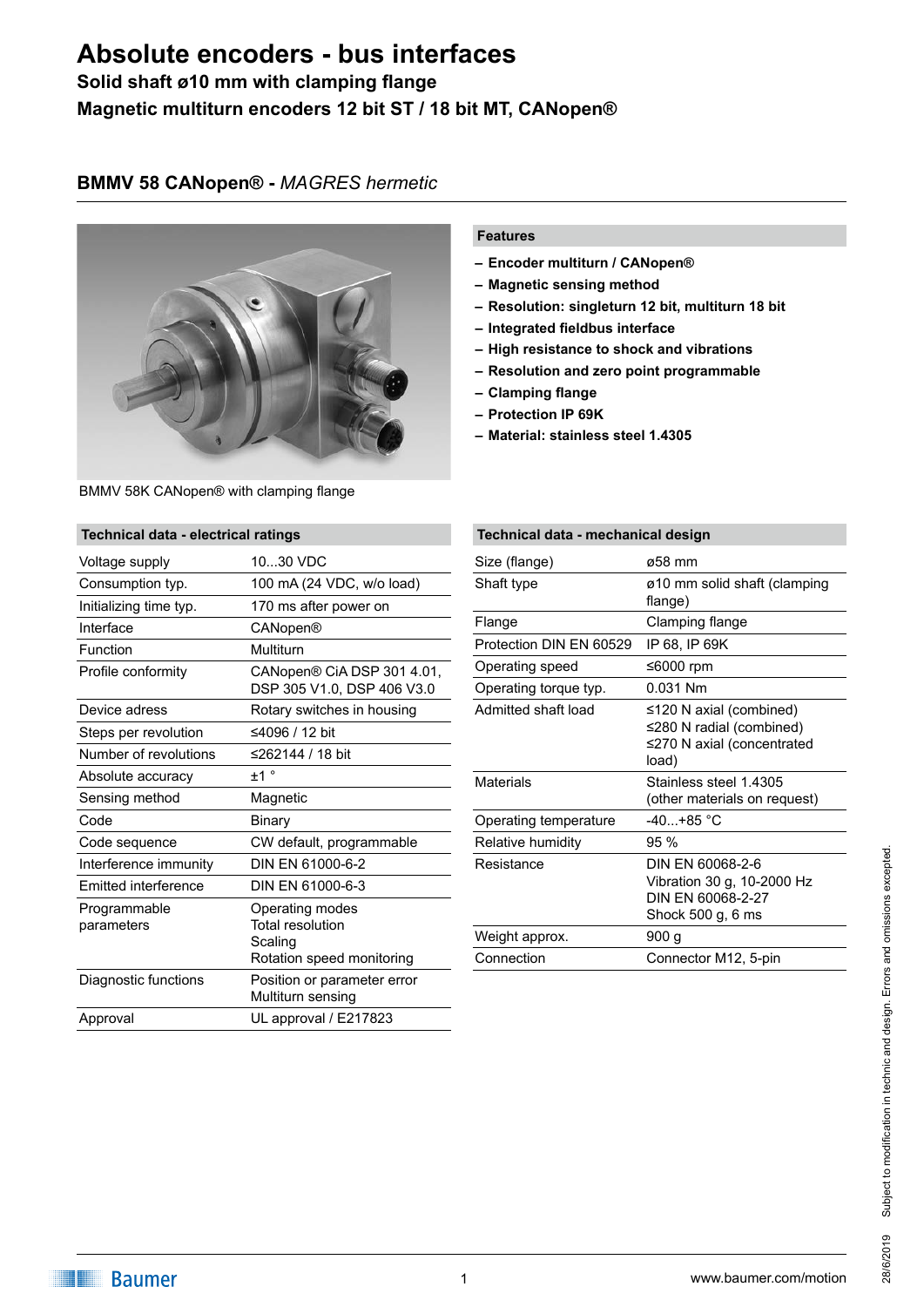**Solid shaft ø10 mm with clamping flange Magnetic multiturn encoders 12 bit ST / 18 bit MT, CANopen®**

**BMMV 58 CANopen® -** *MAGRES hermetic*

| <b>Part number</b>               |  |                                                     |                |               |                                                                                     |
|----------------------------------|--|-----------------------------------------------------|----------------|---------------|-------------------------------------------------------------------------------------|
| <b>Multiturn clamping flange</b> |  |                                                     |                |               |                                                                                     |
| <b>BMMV 58K5N 24B</b>            |  | 12/18                                               | H <sub>0</sub> | М             |                                                                                     |
|                                  |  |                                                     |                | <b>IP 69K</b> | Connection<br>M 2 x connector M12,<br>radial<br>Solid shaft<br>H0 ø10 mm, IP 68 and |
|                                  |  |                                                     |                | Resolution    | 12/18 12/18 bit single-/multiturn                                                   |
|                                  |  | Voltage supply / signals<br>24B 1030 VDC / CANopen® |                |               |                                                                                     |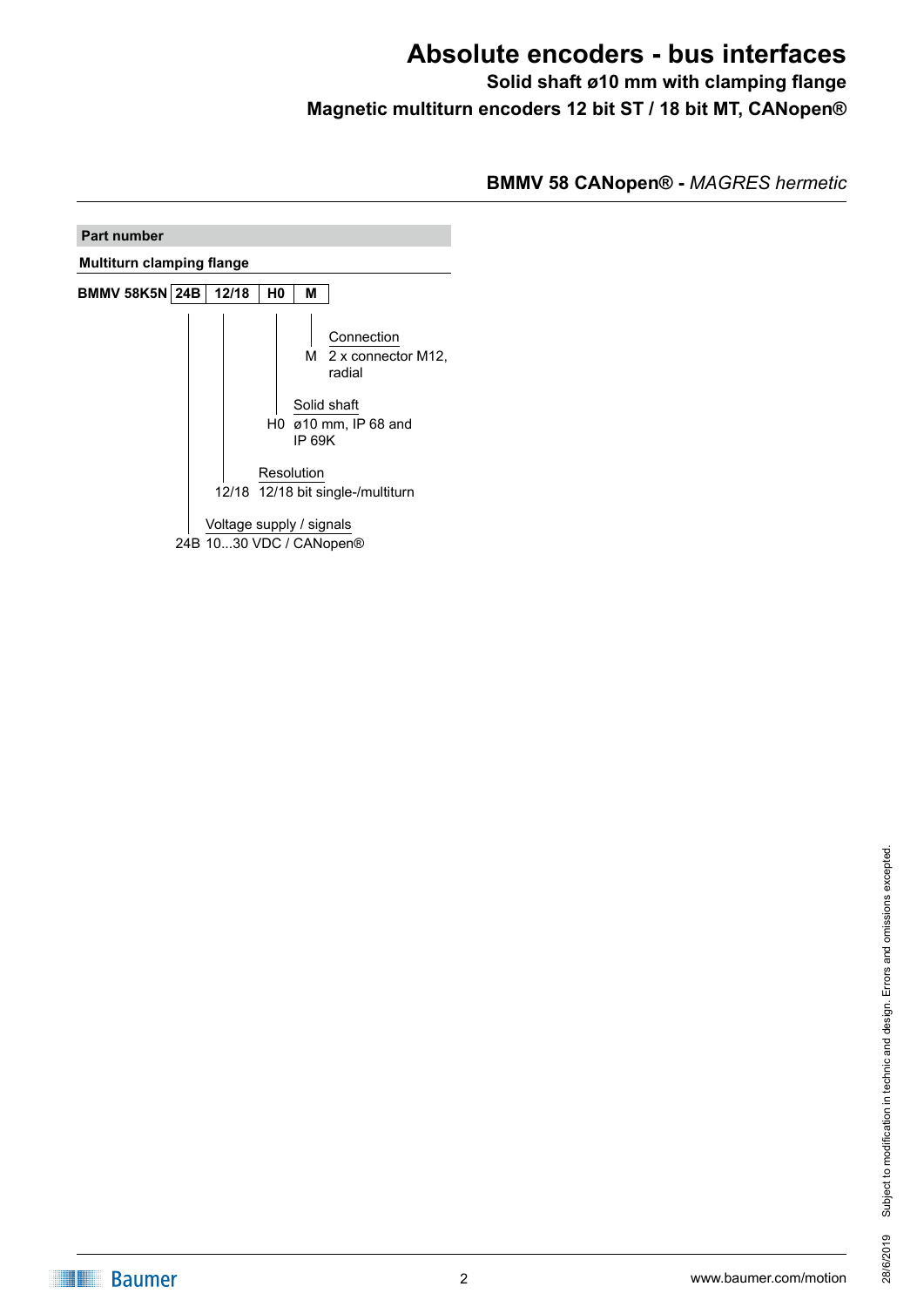### **Solid shaft ø10 mm with clamping flange Magnetic multiturn encoders 12 bit ST / 18 bit MT, CANopen®**

### **BMMV 58 CANopen® -** *MAGRES hermetic*

| <b>CANopen® features</b> |                                                                                                                                                                                                                                           |  |
|--------------------------|-------------------------------------------------------------------------------------------------------------------------------------------------------------------------------------------------------------------------------------------|--|
| Bus protocol             | CANopen®                                                                                                                                                                                                                                  |  |
| Device profile           | CANopen® - CiA DSP 406, V 3.0<br>(Device Class 2, CAN 2.0B)                                                                                                                                                                               |  |
| Operating modes          | - Event-triggered / Time-triggered<br>- Remotely-requested<br>- Sync (cyclic) / Sync (acyclic)                                                                                                                                            |  |
| Preset                   | Parameter for setting the encoder to a<br>requested position value assigned to a<br>defined shaft position of the system.<br>The offset of encoder zero point and<br>mechanical zero point is stored in the<br>encoder.                   |  |
| Rotating direction       | Parameter for defining the rotating<br>direction in which there have to be<br>ascending or descending position<br>values. Default setting: Ascending positi-<br>on values when looking at the flange<br>and rotating the shaft clockwise. |  |
| Scaling                  | Parameter defining the steps per turn as<br>well as the total resolution.                                                                                                                                                                 |  |
| Diagnosis                | The encoder supports the following error<br>warnings:<br>- Position and parameter error<br>- Lithium battery voltage (multiturn)                                                                                                          |  |
| Node<br>Monitoring       | Heartbeat or Nodeguarding                                                                                                                                                                                                                 |  |
| Default                  | 50 kbit/s, Node ID 1                                                                                                                                                                                                                      |  |

| <b>Accessories</b>           |                                                               |  |
|------------------------------|---------------------------------------------------------------|--|
| <b>Connectors and cables</b> |                                                               |  |
| 10153968                     | Female connector M12, 5-pin, straight,<br>without cable       |  |
| 10153969                     | Cable connector M12, 5-pin, CAN, straight                     |  |
| 10145021                     | Female connector M12, 5-pin, CAN, angled                      |  |
| 10156584                     | Cable connector M12, 5-pin, CAN, angled                       |  |
| <b>Mounting accessories</b>  |                                                               |  |
| 10252773                     | Clamp set ø15 mm                                              |  |
| 11053277                     | Bellows coupling aluminium/stainless steel<br>$10 \text{ mm}$ |  |
|                              | Programming accessories                                       |  |
| 10147362                     | CD-ROM with GSD-/EDS-/XML files and user<br>manuals           |  |
|                              |                                                               |  |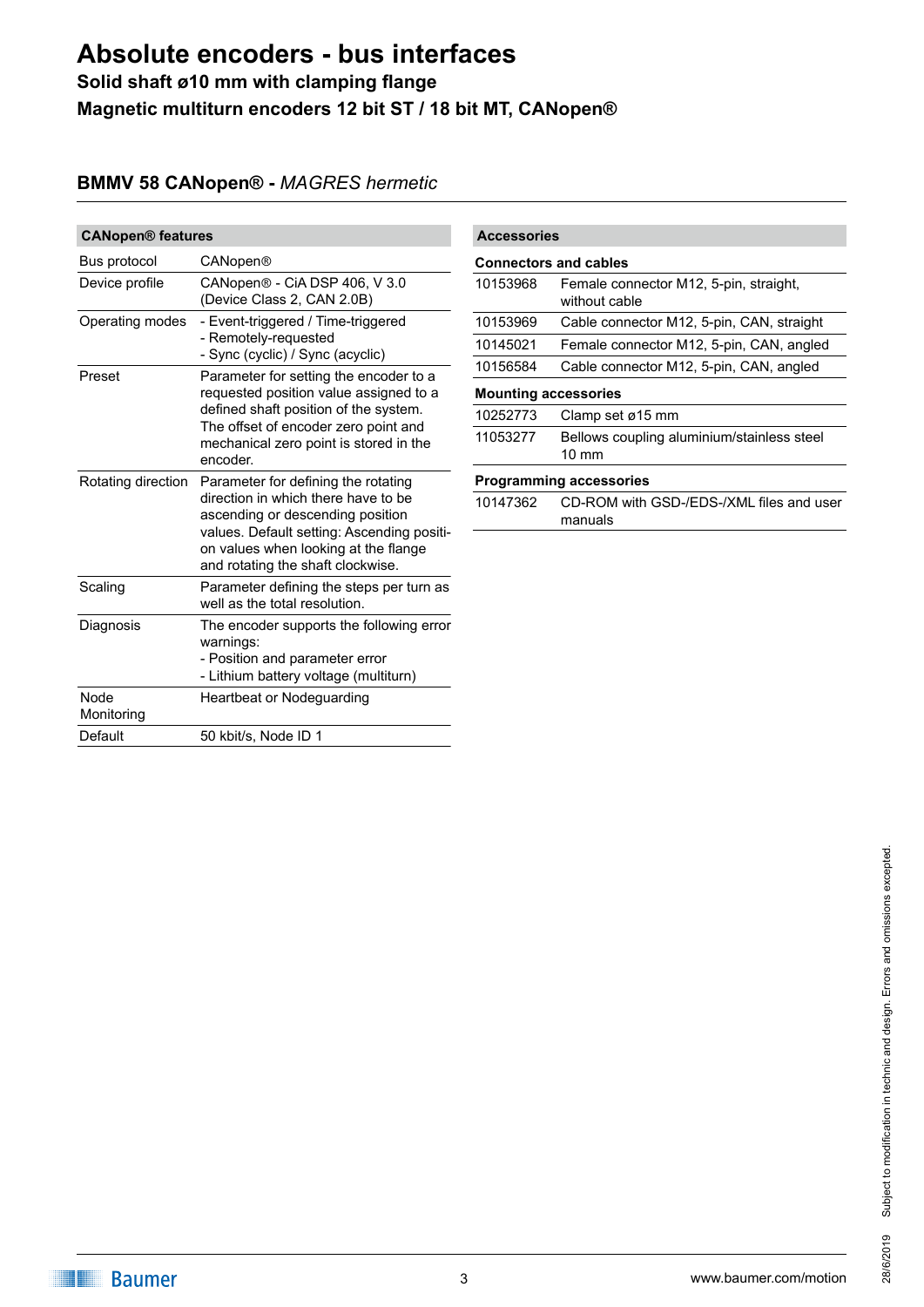**Solid shaft ø10 mm with clamping flange Magnetic multiturn encoders 12 bit ST / 18 bit MT, CANopen®**

### **BMMV 58 CANopen® -** *MAGRES hermetic*

| <b>Terminal significance</b> |                                            | <b>Terminal assignment</b> |                     |
|------------------------------|--------------------------------------------|----------------------------|---------------------|
| $+Vs$                        | Encoder supply voltage.                    |                            | Connector (2 x M12) |
| 0 <sub>V</sub>               | Encoder ground connection relating to +Vs. | Conn.                      | Signals             |
| CAN_L                        | CAN bus signal (dominant Low).             | Pin 1                      | n.c.                |
| CAN H                        | CAN bus signal (dominant High).            | Pin 2                      | $+Vs$               |
| CAN GND                      | GND relating to CAN interface.             | Pin 3                      | CAN GND             |
|                              |                                            |                            |                     |

| <b>Terminal assignment</b>      |         |                     |  |
|---------------------------------|---------|---------------------|--|
| Connector (2 x M12) male/female |         |                     |  |
| Conn.                           | Signals | Description         |  |
| Pin 1                           | n.c.    |                     |  |
| Pin 2                           | $+Vs$   | Supply voltage      |  |
| Pin 3                           | CAN GND | <b>CAN Ground</b>   |  |
| Pin 4                           | CAN H   | Bus (dominant HIGH) |  |
| Pin 5                           | CAN L   | Bus (dominant LOW)  |  |
| A-coded                         |         |                     |  |

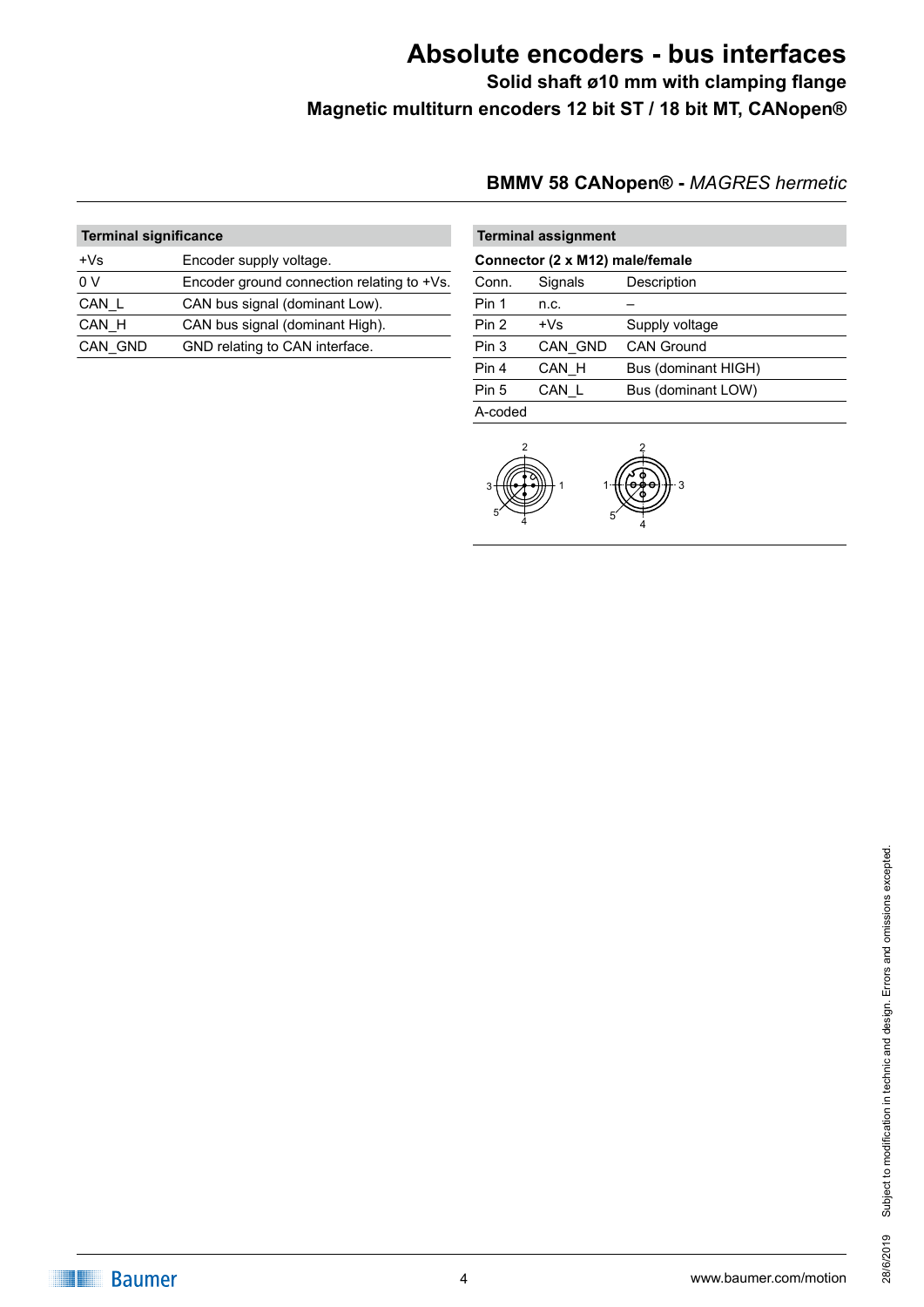### **Solid shaft ø10 mm with clamping flange Magnetic multiturn encoders 12 bit ST / 18 bit MT, CANopen®**

#### **BMMV 58 CANopen® -** *MAGRES hermetic*

#### **Dimensions**

#### **BMMV 58 hermetic CANopen®**



#### **User address**



Address can be set with rotary switches. Example: User address 23 Default setting: 01

#### **Terminating res./Baud rate**



Terminator: Dip switch 4  $ON = Last User$  $OFF = User X$ Baud rate: Dip switch 1-3

**Baumer**